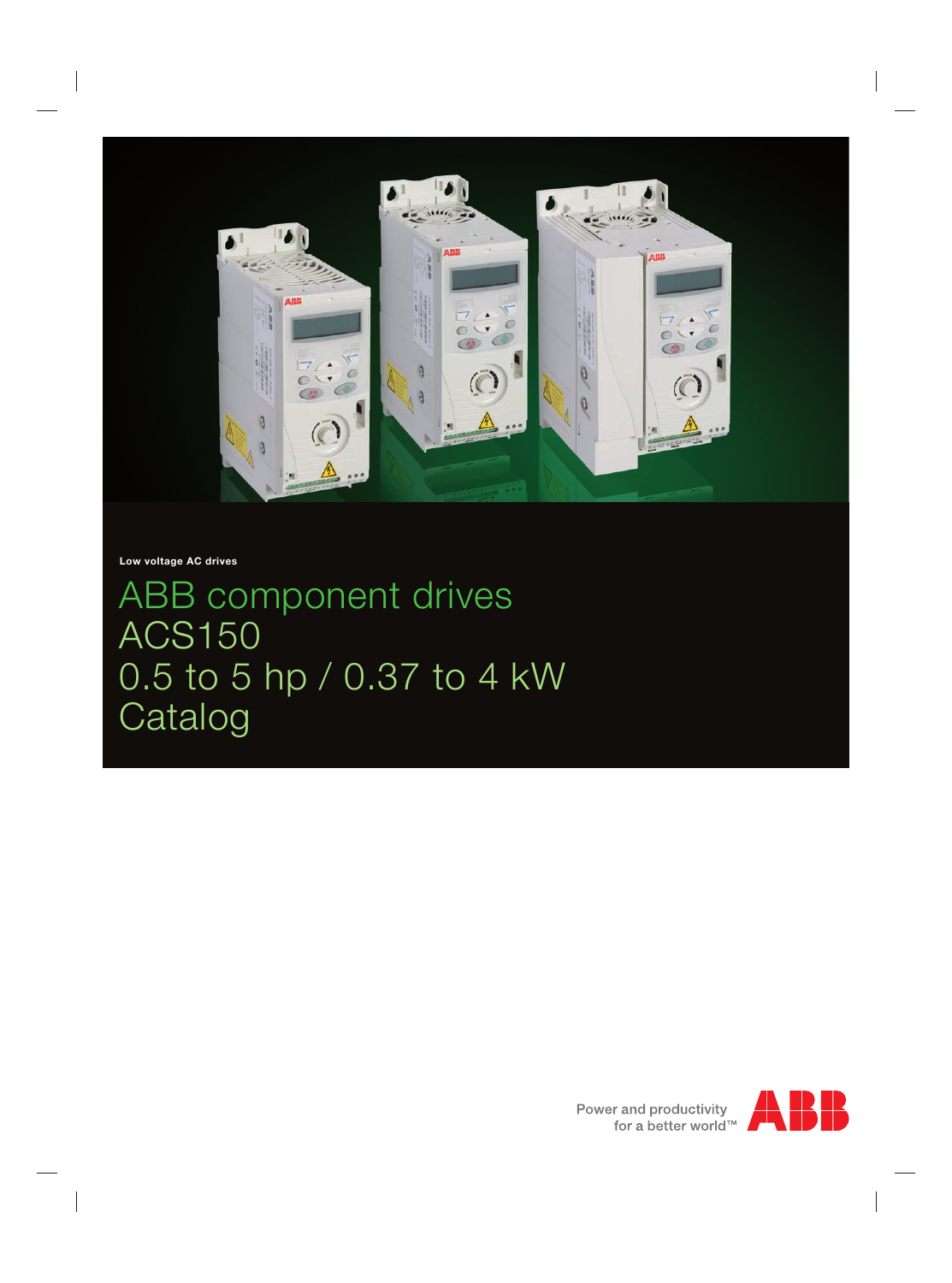## ABB component drives

#### ABB component drives

ABB component drives are designed to be incorporated into a wide variety of machines such as mixers, conveyors, fans or pumps or anywhere where a fixed speed motor needs to go variable speed motor.

The ABB component drives meet the requirements of OEMs, machinery builders and panel builders. These drives are widely available through the ABB distribution network. The drives are easy to select and provide a range of built-in features as standard including PID control, brake chopper, fixed keypad and speed control potentiometer.

#### **Highlights**

- − Worldwide availability through logistical distributors
- − User-friendly LCD control panel and integrated potentiometer
- − Flexible mounting alternatives
- − PID control
- − Integrated EMC filter
- − Built-in brake chopper
- − FlashDrop tool for fast drive commissioning

| Feature                                                         | Advantage                                                                                                                                                                    | <b>Benefit</b>                                                                                       |
|-----------------------------------------------------------------|------------------------------------------------------------------------------------------------------------------------------------------------------------------------------|------------------------------------------------------------------------------------------------------|
| Worldwide availability and service                              | Drives are available worldwide and permanently stocked in four                                                                                                               | Fast and reliable delivery with dedicated                                                            |
|                                                                 | regions.                                                                                                                                                                     | support to any country in the world.                                                                 |
|                                                                 | Dedicated global service and support network that is one of the                                                                                                              |                                                                                                      |
|                                                                 | largest in the industry.                                                                                                                                                     |                                                                                                      |
| User-friendly LCD control panel and<br>integrated potentiometer | Clear alphanumeric display. Easy set-up and use.                                                                                                                             | l ime savings                                                                                        |
| Flexible mounting alternatives                                  | Screw or DIN rail mounting, sideways or side-by-side                                                                                                                         | One drive type can be used in various<br>designs, saving installation costs and time                 |
| Integrated EMC filter                                           | High electromagnetic compatibility                                                                                                                                           | Low FMC emissions in selected environments                                                           |
| Built-in brake chopper as standard                              | No need for an external brake chopper                                                                                                                                        | Space savings, reduced installation cost                                                             |
| FlashDrop tool                                                  | Faster and easier drive set up and commissioning for volume<br>manufacturing and maintenance. The FlashDrop tool enables<br>both downloading and uploading drive parameters. | Fast, safe and trouble-free parameter setting<br>without the need to power-up the drive.<br>Patented |
| PID control                                                     | Varies the drive's performance according to the need of the                                                                                                                  | Enhances production output, stability and                                                            |
|                                                                 | application.                                                                                                                                                                 | accuracy.                                                                                            |
| Coated boards                                                   | Board coating protects the electronics from hazards including<br>static discharge and airborne contaminates, including moisture.                                             | Reduces maintenance due to good protection<br>of electronics components.                             |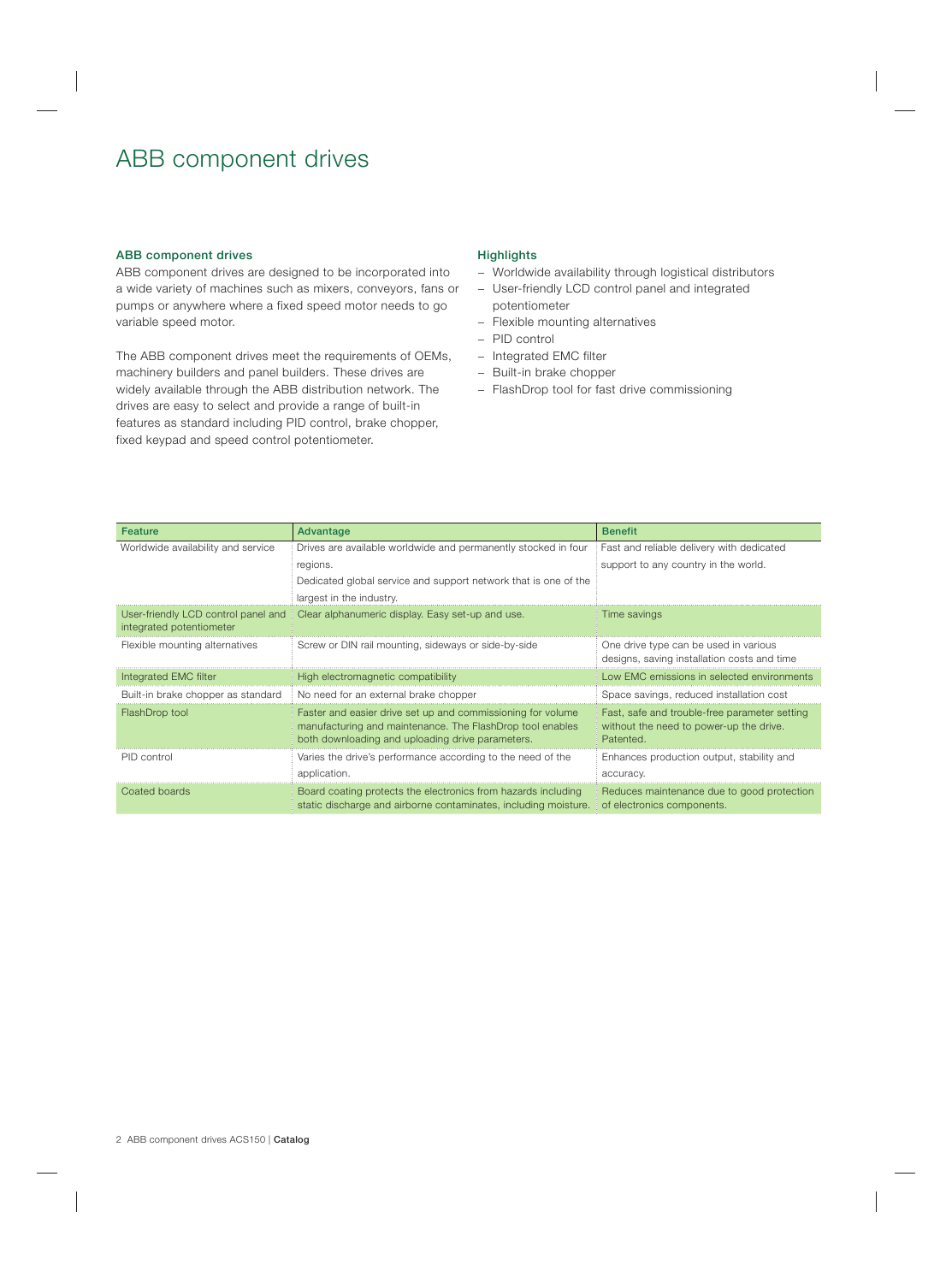## Typical applications

ABB component drives bring speed control benefits to a wide variety of applications.

In mixing applications the drive provides high starting torque which benefits the start of the mixing operation. The silent operation mode adjusts the switching frequency of the drive to a higher level after the high-torque start, resulting in lower audible noise. The FlashDrop tool provides a quick and safe way to configure multiple drives for identical mixer applications.

In conveyors the belt speed can be controlled using a drive and a motor. Production lines often have multiple stages, including conveyors, which need to be efficiently linked with each other to provide high production output. A drive provides smooth start and stop of the conveyor, thereby reducing mechanical stress and lowering maintenance costs.

A heat pump system consists of an indoor unit with fan and an outdoor unit with a compressor and a blower. The heat pump cools indoor environment by gathering heat from air, and transferring the heat to air outside. The outdoor unit uses the compressor and the blower to dissipate the heat. The cooled air is blown indoors by fans located in the indoor unit. Drive allows the user to variably control the cooling power based on customer request. AC drives optimizes systems' energy efficiency and smoothens system operation.

Fans are used for process cooling and ventilation in industrial, commercial and domestic environments. Using a drive to control air flow enables energy savings compared to mechanical flow control methods. An ABB drive has integrated PID control which provides optimal air flow by adjusting the fan speed based on a given reference value. Compact size and various mounting methods enable flexible system design.

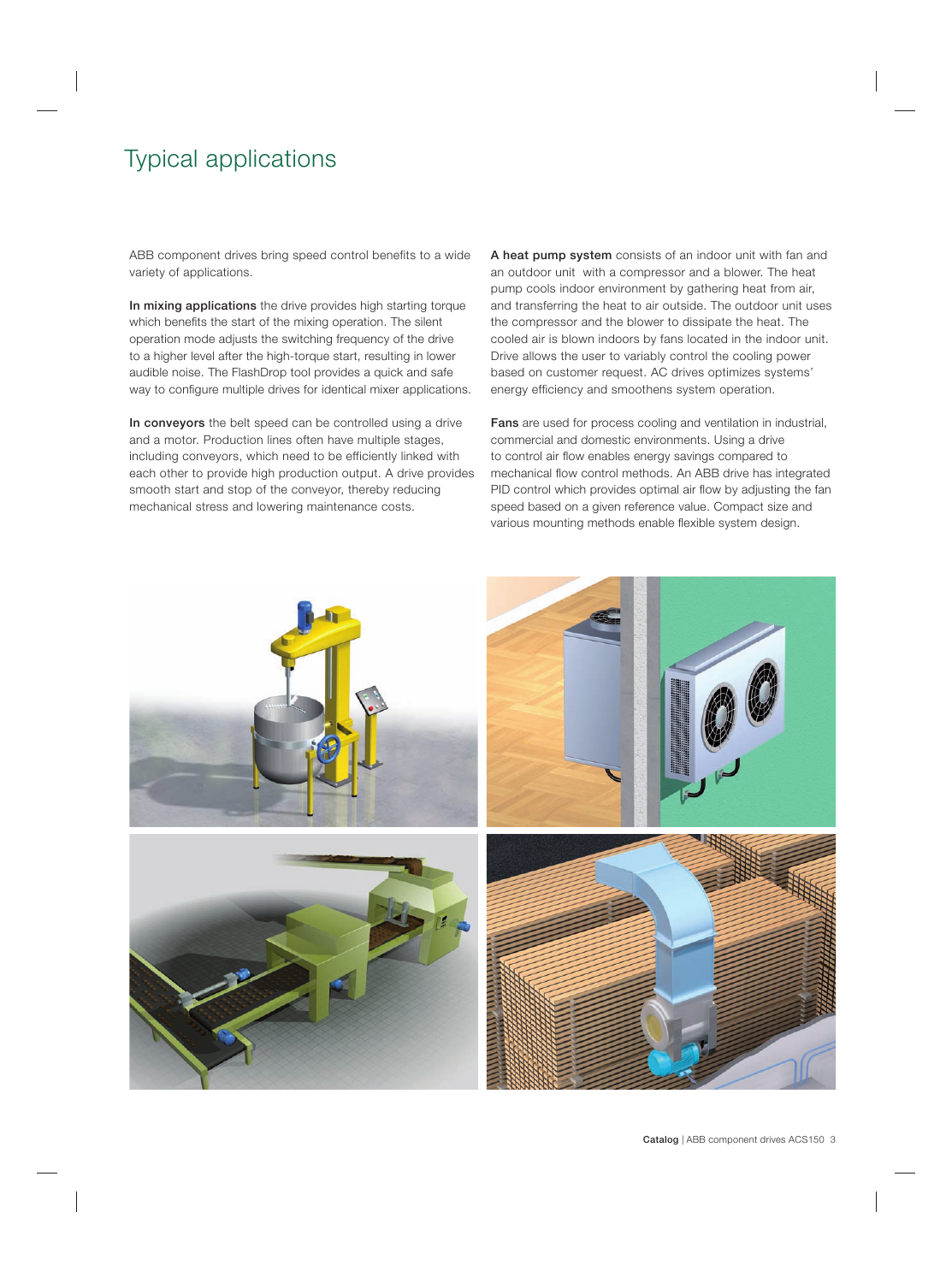## Ratings, types and dimensions

#### Type designation

In column 4 on the right is the unique reference number that clearly indentifies your drive by power rating and frame size. Once you have selected the type designation, the frame size (column 5) can be used to determine the drives dimensions, shown below.

#### **Voltages**

ACS150 is available in two voltage ranges:

 $2 = 200$  to 240 V  $4 = 380$  to 480 V

Insert either "2" or "4", depending on your chosen voltage, into the type designation shown on the right.

### Construction

"01U" and "03U" within the type designation varies depending on the drive phase. Choose below the one you need.

 $01 = 1$ -phase

 $03 = 3$ -phase

 $U =$  EMC filter disconnected, 60 Hz frequency (In case the filter is required it can easily be connected.)  $\times$  within the type code stands for E or U.

| <b>Ratings</b> |                                           | <b>Type designation</b> | <b>Frame</b>      |                |
|----------------|-------------------------------------------|-------------------------|-------------------|----------------|
| $P_{N}$        | $P_{N}$                                   | $I_{2N}$                |                   | size           |
| hp             | kW                                        | A                       |                   |                |
|                | 1-phase supply voltage 200 to 240 V units |                         |                   |                |
| 0.5            | 0.37                                      | 2.4                     | ACS150-01U-02A4-2 | R <sub>0</sub> |
| $\overline{1}$ | 0.75                                      | 4.7                     | ACS150-01U-04A7-2 | <b>R1</b>      |
| 1.5            | 1.1                                       | 6.7                     | ACS150-01U-06A7-2 | R <sub>1</sub> |
| 2              | 1.5                                       | 7.5                     | ACS150-01U-07A5-2 | R <sub>2</sub> |
| 3              | 2.2                                       | 9.8                     | ACS150-01U-09A8-2 | R <sub>2</sub> |
|                | 3-phase supply voltage 200 to 240 V units |                         |                   |                |
| 0.5            | 0.37                                      | 2.4                     | ACS150-03U-02A4-2 | R <sub>0</sub> |
| 0.75           | 0.55                                      | 3.5                     | ACS150-03U-03A5-2 | R <sub>0</sub> |
| $\overline{1}$ | 0.75                                      | 4.7                     | ACS150-03U-04A7-2 | R1             |
| 1.5            | 1.1                                       | 6.7                     | ACS150-03U-06A7-2 | R1             |
| $\overline{2}$ | 1.5                                       | 7.5                     | ACS150-03U-07A5-2 | R1             |
| 3              | 2.2                                       | 9.8                     | ACS150-03U-09A8-2 | R <sub>2</sub> |
|                | 3-phase supply voltage 380 to 480 V units |                         |                   |                |
| 0.5            | 0.37                                      | 1.2                     | ACS150-03U-01A2-4 | R <sub>0</sub> |
| 0.75           | 0.55                                      | 1.9                     | ACS150-03U-01A9-4 | R <sub>0</sub> |
| $\overline{1}$ | 0.75                                      | 2.4                     | ACS150-03U-02A4-4 | R1             |
| 1.5            | 1.1                                       | 3.3                     | ACS150-03U-03A3-4 | R1             |
| $\overline{2}$ | 1.5                                       | 4.1                     | ACS150-03U-04A1-4 | R1             |
| 3              | 2.2                                       | 5.6                     | ACS150-03U-05A6-4 | R <sub>1</sub> |
| 5              | 4                                         | 8.8                     | ACS150-03U-08A8-4 | R1             |

### Cabinet-mounted drives (UL open)

| <b>Frame</b>   |      | IP20 UL open   |                |       |       |        |
|----------------|------|----------------|----------------|-------|-------|--------|
| size           | H1   | H <sub>2</sub> | H <sub>3</sub> | W     |       | Weight |
|                | in   | in             | in             | in    | in    | lb     |
| R <sub>0</sub> | 6.65 | :7.95          | 9.41           | :2.76 | :5.59 | :2.5   |
| R <sub>1</sub> | 6.65 | 17.95          | 9.41           | 12.76 | 15.59 | 12.9   |
| R2             | 6.65 | :7.95          | 9.41           | 4.13  | :5.59 | :3.3   |

H1 = Height without fastenings and clamping plate.

H2 = Height with fastenings but without clamping plate.

H3 = Height with fastenings and clamping plate.

- $W = W$ idth
- $D = \text{Depth}$

### Wall-mounted drives (NEMA 1)

| <b>Frame</b>   | <b>NEMA1</b> |                |       |       |        |
|----------------|--------------|----------------|-------|-------|--------|
| size           | Η4           | H <sub>5</sub> | W     |       | Weight |
|                | in           | in             | in    | in    | lb     |
| R <sub>0</sub> | 10.12        | 11.02          | 2.76  | :5.59 | 3.3    |
| R <sub>1</sub> | 10.12        | 11.02          | 12.76 | 15.59 | 13.75  |
| R <sub>2</sub> | 10.12        | 11.1           | :4.13 | :5.59 | :4.2   |

H4 = Height with fastenings and NEMA 1 connection box.

H5 = Height with fastenings, NEMA 1 connection box and hood.

 $W = Width$ 

 $D = \text{Depth}$ 



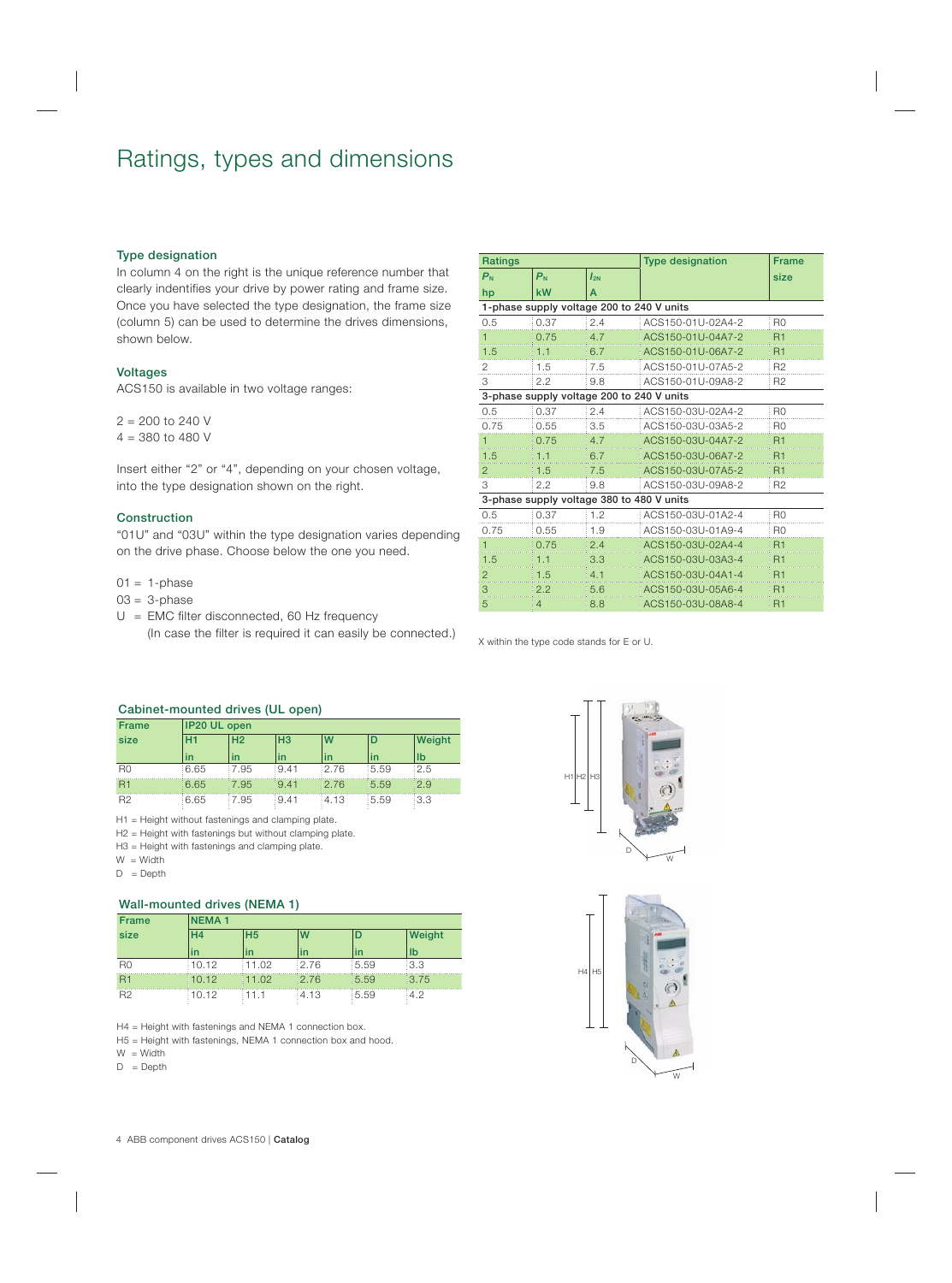# Technical data

| <b>Mains connection</b>         |                                                    |  |  |
|---------------------------------|----------------------------------------------------|--|--|
| Voltage and power range         | 1-phase, 200 to 240 V ± 10%                        |  |  |
|                                 | 0.5 to 3 hp (0.37 to 2.2 kW)                       |  |  |
|                                 | 3-phase, 200 to 240 V ± 10%                        |  |  |
|                                 | 0.5 to 3 hp (0.37 to 2.2 kW)                       |  |  |
|                                 | 3-phase, 380 to 480 V ± 10%                        |  |  |
|                                 | 0.5 to 5 hp (0.37 to 4 kW)                         |  |  |
| Frequency                       | 48 to 63 Hz                                        |  |  |
| <b>Motor connection</b>         |                                                    |  |  |
| Voltage                         | 3-phase, from 0 to $U_{\text{supply}}$             |  |  |
| Frequency                       | 0 to 500 Hz                                        |  |  |
| <b>Continuous loading</b>       | Rated output current $I_{2N}$                      |  |  |
| capability                      |                                                    |  |  |
| (constant torque at a max.      |                                                    |  |  |
| ambient temperature 40 °C)      |                                                    |  |  |
| Overload capability             | At heavy duty use $1.5 \times l_{2N}$ for 1 minute |  |  |
| (at a max. ambient              | every 10 minutes                                   |  |  |
| temperature of 40 $^{\circ}$ C) | At start 1.8 $\times$ $l_{2N}$ for 2 s             |  |  |
| Switching frequency             |                                                    |  |  |
| Default                         | 4 kHz                                              |  |  |
| Selectable                      | 4 to 16 kHz with 4 kHz steps                       |  |  |
| <b>Acceleration time</b>        | 0.1 to 1800 s                                      |  |  |
| Deceleration time               | 0.1 to 1800 s                                      |  |  |
| <b>Braking</b>                  | Built-in brake chopper as standard                 |  |  |
| Motor control method            | Scalar U/f                                         |  |  |
| <b>Environmental limits</b>     |                                                    |  |  |
| Ambient temperature             | 14 to 104 °F (-10 to 40 °C), no frost              |  |  |
|                                 | allowed, 122 °F (50 °C) with 10%                   |  |  |
|                                 | derating                                           |  |  |
| Altitude                        |                                                    |  |  |
| Output current                  | Rated current available at 0 to 3281 ft            |  |  |
|                                 | (0 to 1000 m) reduced by 1% per                    |  |  |
|                                 | 328 ft (100 m) over 3281 to 6562 ft                |  |  |
|                                 | (1000 to 2000 m)                                   |  |  |
| <b>Relative humidity</b>        | Lower than 95% (without condensation)              |  |  |
| Degree of protection            | IP20 / Optional NEMA 1 enclosure                   |  |  |
| Enclosure colour                | NCS 1502-Y, RAL 9002, PMS 420 C                    |  |  |
| <b>Contamination levels</b>     | IEC 721-3-3                                        |  |  |
|                                 | No conductive dust allowed                         |  |  |
| Transportation                  | Class 1C2 (chemical gases)                         |  |  |
|                                 | Class 1S2 (solid particles)                        |  |  |
| Storage                         | Class 2C2 (chemical gases)                         |  |  |
|                                 | Class 2S2 (solid particles)                        |  |  |
| Operation                       | Class 3C2 (chemical gases)                         |  |  |
|                                 | Class 3S2 (solid particles)                        |  |  |

| <b>Programmable control connections</b>           |                                                                                            |  |  |  |  |
|---------------------------------------------------|--------------------------------------------------------------------------------------------|--|--|--|--|
|                                                   |                                                                                            |  |  |  |  |
| One analog input                                  |                                                                                            |  |  |  |  |
| Voltage signal                                    | 0 (2) to 10 V, $R_{\rm in} > 312$ k $\Omega$                                               |  |  |  |  |
| Current signal                                    | 0 (4) to 20 mA, $R_{\text{in}} = 100 \Omega$                                               |  |  |  |  |
| Potentiometer reference value                     | 10 V $\pm$ 1% max. 10 mA, R < 10 kΩ                                                        |  |  |  |  |
| Resolution                                        | 0.1%                                                                                       |  |  |  |  |
| Accuracy                                          | $± 2\%$                                                                                    |  |  |  |  |
| Auxiliary voltage                                 | 24 V DC ± 10%, max. 200 mA                                                                 |  |  |  |  |
| Five digital inputs                               | 12 to 24 V DC with internal or external<br>supply, PNP and NPN, pulse train<br>0 to 16 kHz |  |  |  |  |
| Input impedance                                   | 2.4 $k\Omega$                                                                              |  |  |  |  |
| One relay output                                  |                                                                                            |  |  |  |  |
| <b>Type</b>                                       | $NO + NC$                                                                                  |  |  |  |  |
| Maximum switching voltage                         | 250 V AC/30 V DC                                                                           |  |  |  |  |
| Maximum switching current                         | 0.5 A/30 V DC; 5 A/230 V AC                                                                |  |  |  |  |
| Maximum continuous current                        | 2 A rms                                                                                    |  |  |  |  |
| <b>Product compliance</b>                         |                                                                                            |  |  |  |  |
| Low voltage Directive 2006/95/EC with supplements |                                                                                            |  |  |  |  |
| Machinery Directive 2006/42/EC                    |                                                                                            |  |  |  |  |
| EMC Directive 2004/108/EC with supplements        |                                                                                            |  |  |  |  |
| Quality assurance system ISO 9001                 |                                                                                            |  |  |  |  |
| Environmental system ISO 14001                    |                                                                                            |  |  |  |  |

UL, cUL, CE, C-Tick and GOST R approvals

RoHS compliant

Catalog | ABB component drives ACS150 5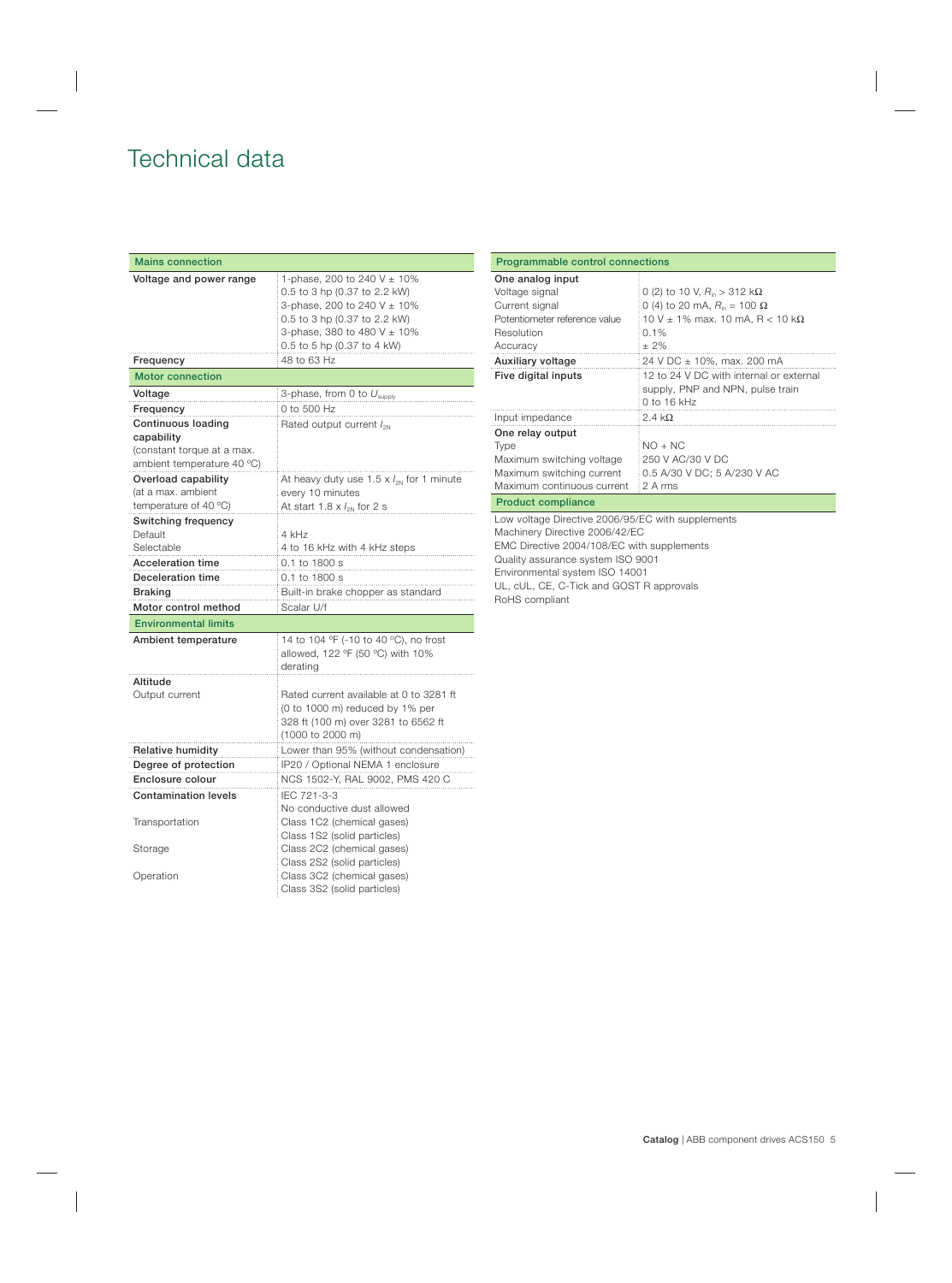## Control connections and interfaces

#### Application macros

Application macros are preprogrammed parameter sets. When starting up the drive, the user typically selects one of the macros that is best suited for the application. The diagram below gives an overview of ACS150 control connections and shows the default I/O connections for the ABB standard macro.

ABB component drives have six standard macros:

- − ABB standard macro
- − 3-wire macro
- − Alternate macro
- − Motor potentiometer macro
- − Hand/auto macro
- − PID control macro

In addition to the standard macros the user can create three user macros. The user macro allows the user to save the parameter settings for later use.



## Typical I/O connections





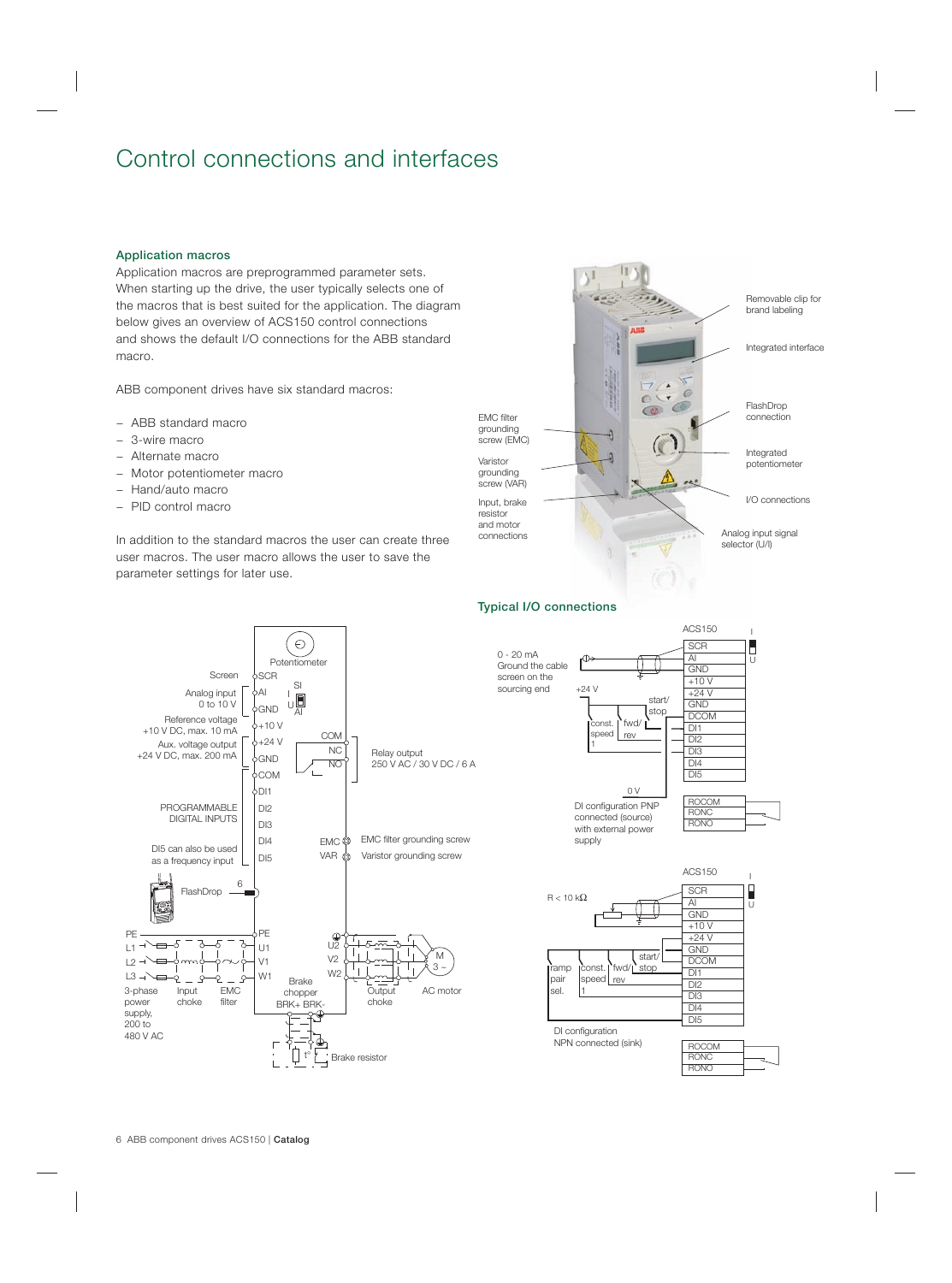## Cooling and fuses

#### Cooling

ACS150 is fitted with cooling fans as standard. The cooling air must be free from corrosive substances and must not be above the maximum ambient temperature of 104 °F (122 °F with derating). For more specific limits see the Technical data - Environmental limits in this catalog.

#### Cooling air flow

| <b>Type designation</b>                   | <b>Frame</b>   | <b>Heat dissipation</b> |               | <b>Air flow</b>      |                  |
|-------------------------------------------|----------------|-------------------------|---------------|----------------------|------------------|
|                                           | size           |                         |               |                      |                  |
|                                           |                | <b>TW1</b>              | <b>BTU/hr</b> | ft <sup>3</sup> /min | $m^3/h$          |
| 1-phase supply voltage 200 to 240 V units |                |                         |               |                      |                  |
| ACS150-01U-02A4-2                         | R <sub>0</sub> | 25                      | 85            | $x^*$                | $\overline{a}^*$ |
| ACS150-01U-04A7-2                         | R <sub>1</sub> | 46                      | 157           | 14                   | 24               |
| ACS150-01U-06A7-2                         | R <sub>1</sub> | 71                      | 242           | 14                   | 24               |
| ACS150-01U-07A5-2                         | R <sub>2</sub> | 73                      | 249           | 12                   | 21               |
| ACS150-01U-09A8-2                         | R <sub>2</sub> | 96                      | 328           | 12                   | 21               |
| 3-phase supply voltage 200 to 240 V units |                |                         |               |                      |                  |
| ACS150-03U-02A4-2                         | R <sub>0</sub> | 19                      | 65            | $x^*$                | $\rightarrow$    |
| ACS150-03U-03A5-2                         | R <sub>0</sub> | 31                      | 106           | $\rightarrow$        | $\rightarrow$    |
| ACS150-03U-04A7-2                         | R <sub>1</sub> | 38                      | 130           | 14                   | 24               |
| ACS150-03U-06A7-2                         | R <sub>1</sub> | 60                      | 205           | 14                   | 24               |
| ACS150-03U-07A5-2                         | R1             | 62                      | 212           | 12                   | 21               |
| ACS150-03U-09A8-2                         | R <sub>2</sub> | 83                      | 283           | 12                   | 21               |
| 3-phase supply voltage 380 to 480 V units |                |                         |               |                      |                  |
| ACS150-03U-01A2-4                         | R <sub>0</sub> | 11                      | 38            | $x^*$                | $^\star)$        |
| ACS150-03U-01A9-4                         | R <sub>0</sub> | 16                      | 55            | $\cdot^*$            | $\overline{a}^*$ |
| ACS150-03U-02A4-4                         | R1             | 21                      | 72            | 8                    | 13               |
| ACS150-03U-03A3-4                         | R <sub>1</sub> | 31                      | 106           | 8                    | 13               |
| ACS150-03U-04A1-4                         | R <sub>1</sub> | 40                      | 137           | 8                    | 13               |
| ACS150-03U-05A6-4                         | R1             | 61                      | 208           | 11                   | 19               |
| ACS150-03U-08A8-4                         | R1             | 94                      | 321           | 14                   | 24               |

#### Fuses

Standard fuses can be used with ABB component drives. For input fuse connections see table below.

## Selection table

| <b>Type designation</b>                   | <b>Frame</b>   | <b>IEC Fuses</b> |                    | <b>UL fuses</b> |                    |
|-------------------------------------------|----------------|------------------|--------------------|-----------------|--------------------|
|                                           | size           |                  | <b>Fuse</b>        |                 | <b>Fuse</b>        |
|                                           |                | [A]              | type <sup>*)</sup> | [A]             | type <sup>*)</sup> |
| 1-phase supply voltage 200 to 240 V units |                |                  |                    |                 |                    |
| ACS150-01U-02A4-2                         | R <sub>0</sub> | 10               | gG                 | 10              | UL class T         |
| ACS150-01U-04A7-2                         | R <sub>1</sub> | 16               | qG                 | 20              | UL class T         |
| ACS150-01U-06A7-2                         | R <sub>1</sub> | 20               | gG                 | 25              | UL class T         |
| ACS150-01U-07A5-2                         | R <sub>2</sub> | 25               | gG                 | 30              | UL class T         |
| ACS150-01U-09A8-2                         | R <sub>2</sub> | 35               | аG                 | 35              | UL class T         |
| 3-phase supply voltage 200 to 240 V units |                |                  |                    |                 |                    |
| ACS150-03U-02A4-2                         | R <sub>0</sub> | 10               | gG                 | 10              | UL class T         |
| ACS150-03U-03A5-2                         | R <sub>0</sub> | 10               | qG                 | 10              | UL class T         |
| ACS150-03U-04A7-2                         | R1             | 10               | qG                 | 15              | UL class T         |
| ACS150-03U-06A7-2                         | R1             | 16               | gG                 | 15              | UL class T         |
| ACS150-03U-07A5-2                         | R <sub>1</sub> | 16               | qG                 | 15              | UL class T         |
| ACS150-03U-09A8-2                         | R <sub>2</sub> | 16               | аG                 | 20              | UL class T         |
| 3-phase supply voltage 380 to 480 V units |                |                  |                    |                 |                    |
| ACS150-03U-01A2-4                         | R <sub>0</sub> | 10               | qG                 | 10              | UL class T         |
| ACS150-03U-01A9-4                         | R <sub>0</sub> | 10               | gG                 | 10              | UL class T         |
| ACS150-03U-02A4-4                         | R <sub>1</sub> | 10               | qG                 | 10              | UL class T         |
| ACS150-03U-03A3-4                         | R <sub>1</sub> | 10               | qG                 | 10              | UL class T         |
| ACS150-03U-04A1-4                         | R1             | 16               | gG                 | 15              | UL class T         |
| ACS150-03U-05A6-4                         | R1             | 16               | gG                 | 15              | UL class T         |
| ACS150-03U-08A8-4                         | R <sub>1</sub> | 20               | gG                 | 25              | UL class T         |

\*) Frame size R0 with free convection cooling.

\*) According to IEC-60269 standard.

#### Free space requirements

| <b>Enclosure type</b> |      |              | Space above Space below Space on left/right |
|-----------------------|------|--------------|---------------------------------------------|
|                       | in   | $\mathsf{I}$ | lın                                         |
| All frame sizes       | 2.95 | :2.95        |                                             |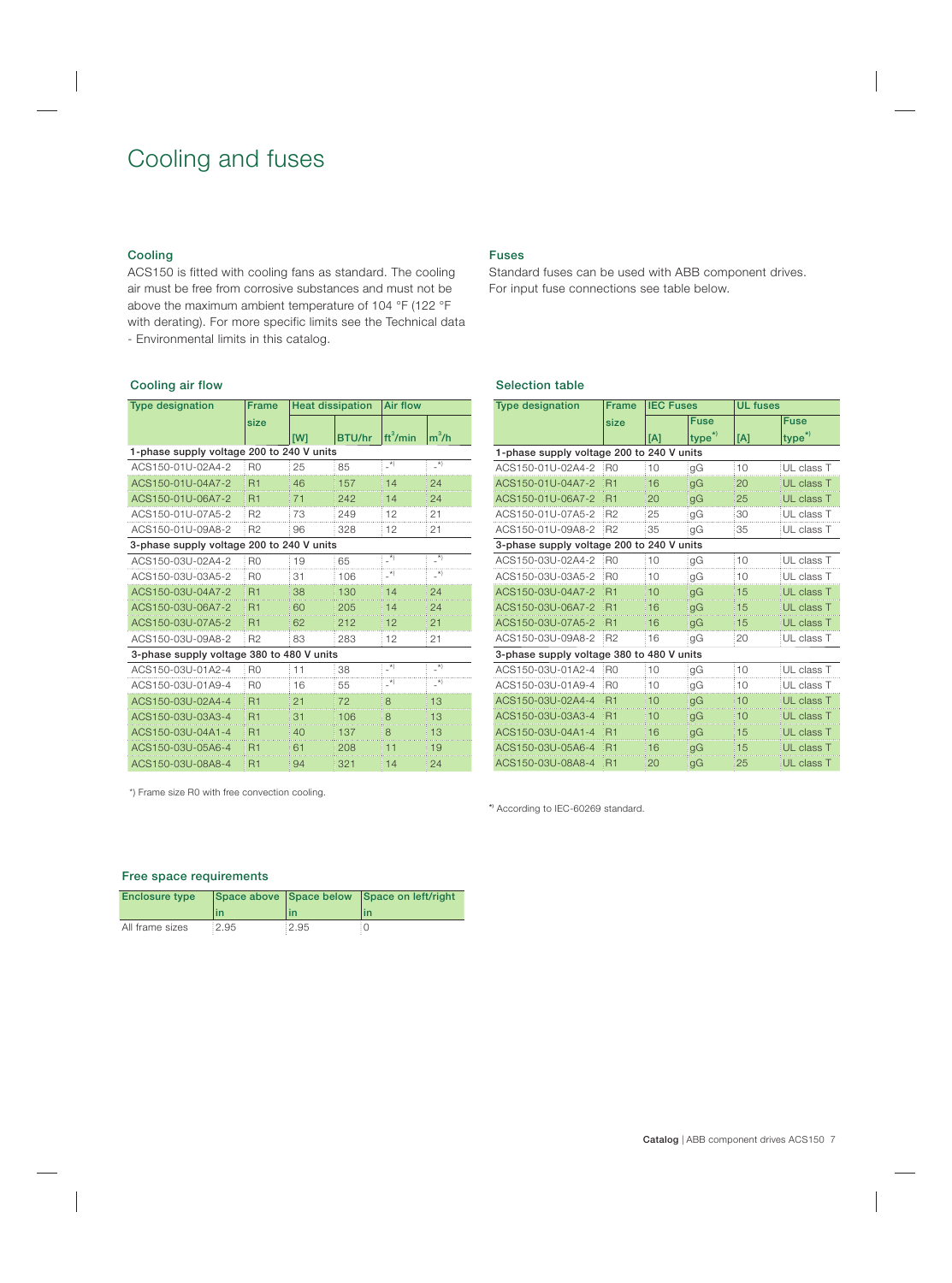# Options

## FlashDrop tool

FlashDrop is a powerful palm sized tool for fast and easy parameter selecting and setting. It gives the possibility to hide selected parameters to protect the machine. Only the parameters needed in the application are shown. The tool can copy parameters between two drives or between a PC and a drive. All the above can be done without a power connection to the drive – in fact, it is not even necessary to unpack the drive.

### DrivePM

DrivePM (Drive parameter manager) is a tool to create, edit and copy parameter sets for FlashDrop. For each parameter/ group the user has a possibility to hide it, which means that the drive user does not see the parameter/group at all.

### DrivePM requirements

- − Windows 2000/XP/Vista/Windows 7
- − Free serial port from a PC

#### FlashDrop package includes

- − FlashDrop tool
- − DrivePM software on a CD-rom
- − User's manual in pdf-format on the previous CD-rom
- − Cable for connection between the PC and FlashDrop
- − Battery charger



#### Protection class NEMA 1

The NEMA 1 kit includes a connection box for finger protection, conduit tube installation, and a hood for protection against dirt and dust.

#### Brake resistors

All ACS150 drives are configured with a built-in brake chopper capable of 100% braking. By connecting an external resistor, you can enable the dynamic braking function. The minimum and maximum resistance and the required power is show in the table. Ensure the resistor purchased does not exceed the maximum resistance nor is smaller than the minimum resistance. For more information about the selection of brake resistors, see the ACS150 User's Manual ( 3AFE68576032) and PowerOhm Resistor Inc Price List (LVD-PNPL02U-EN).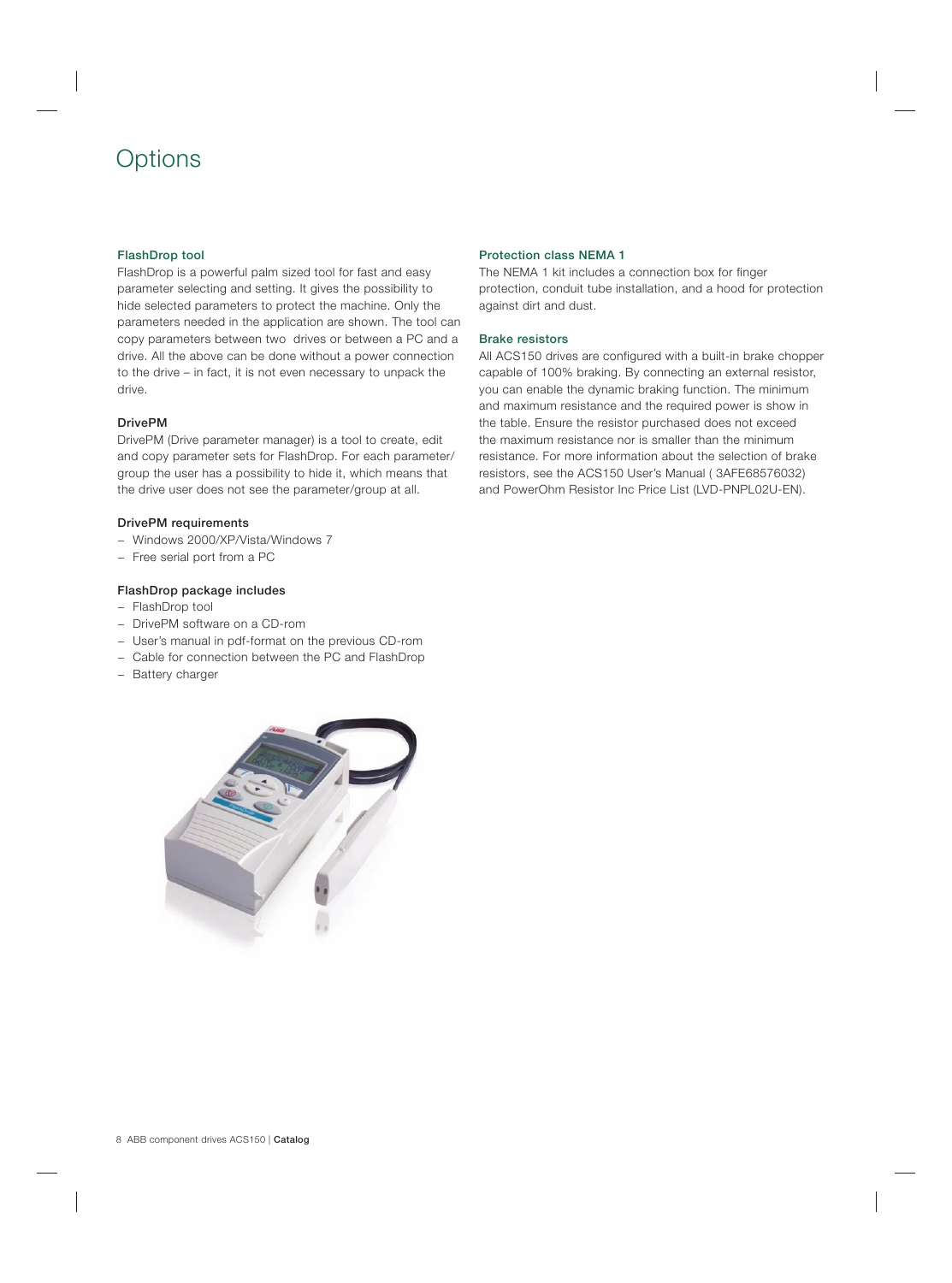# **Notes**